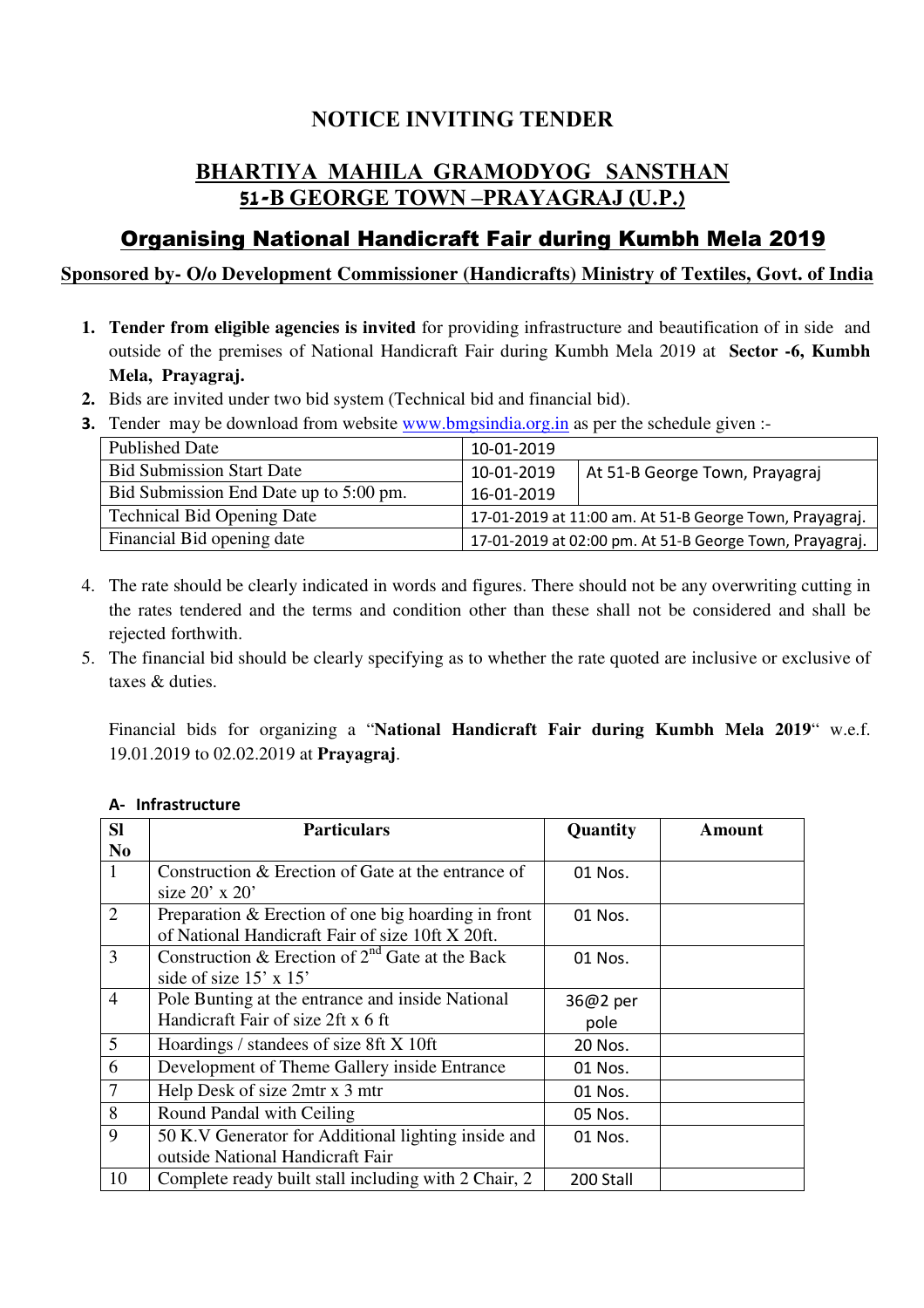|    | Table, Matt & Tube light for each stall.          |          |  |
|----|---------------------------------------------------|----------|--|
| 11 | Printing of Invitation Cards                      | 500 Nos. |  |
| 12 | Fascia for Stalls (size 2ft x 6 ft)               | 200 Nos. |  |
| 13 | Pandal with Ceiling of size 30x50 for Cultural    | 01Nos.   |  |
|    | Prog. for 15 day                                  |          |  |
| 14 | Chairs 250, VIP Chair 10 Nos., Table 3 Nos., for  |          |  |
|    | 15 days                                           |          |  |
| 15 | Stage 20' X 20'                                   |          |  |
| 16 | Red Carpet for welcome for 01 day                 |          |  |
| 17 | Setting up of Dias With floral arrangements of 01 |          |  |
| 18 | Podium for 01 day                                 |          |  |
| 19 | Base sound system with speakers & colums for 01   |          |  |
|    | day                                               |          |  |
| 20 | <b>Demonstration Platform</b>                     | 06 Nos.  |  |
| 21 | Selfie Point                                      | 01 No.   |  |
| 22 | <b>Audio Visuals</b>                              | 02 Nos.  |  |
| 23 | Publicity of the programme including Hoardings,   |          |  |
|    | Banners, News paper etc.                          |          |  |
|    | Total $(A)$                                       |          |  |

#### **B- Miscellaneous**

| Arrangements of Hi-Tea/ lunch for VIP's on the   | 300 Nos. |  |
|--------------------------------------------------|----------|--|
| day of inauguration                              |          |  |
| Arrangement of Tea for VIP & staff etc. for 15   |          |  |
| days                                             |          |  |
| Total(B)                                         |          |  |
| Total Amount(A+B)                                |          |  |
| Tax & duties etc. applicable if any with details |          |  |
| <b>Grand Total</b>                               |          |  |

In Case your firm is interested to undertake the above specified job, please submit in two parts, viz Technical bid and financial bid as details in para all pages of bid submitted must be sequentially numbered by the bidder irrespective of natures of contract of the documents before uploading. It must bear the signature and seal of the tenderer correspondence will be entertained in this matter.

## **I. Eligibility criteria**

- 1. The applicant shall be private, public or Govt. owned legal entity.
- 2. The applicant shall be in the business of providing Infrastructure / beautification etc. for at least past three year and having valid PAN No. GST registration No, of the company duly supported with credible document including experience in the field of Event Management.
- 3. The applicant should not be debarred or blacklisted by CBI or any State/ Central Govt. Department.

## **II. Technical Bid**

1. The technical bids shall comprise of dummies of entrance gate, hoarding,banner,pole bunting Invitation card, fascia of the stalls and beautification etc. in a sealed cover and superscription as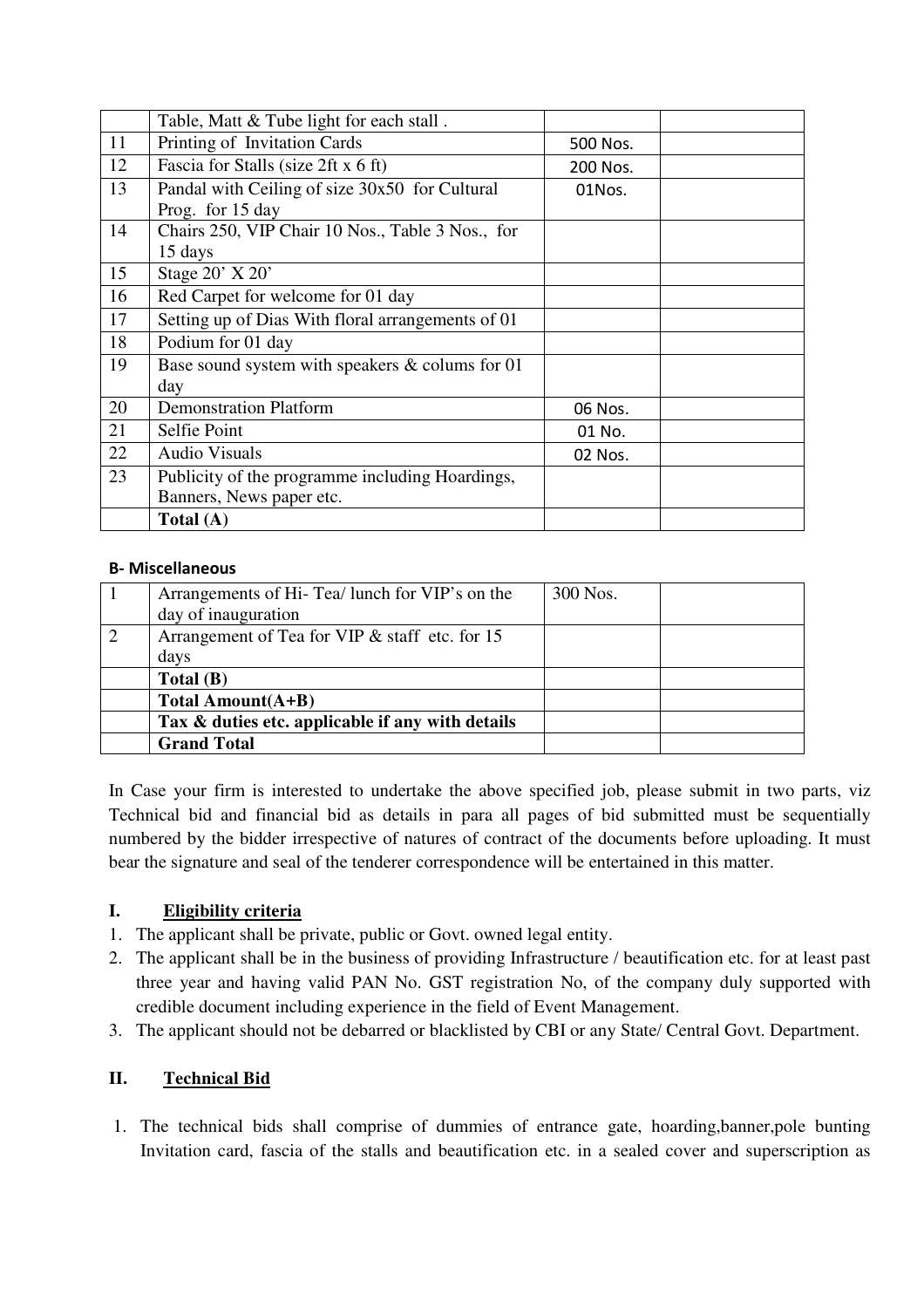Quotations for Organizing a National Handicraft Fair during Kumbh Mela 2019 w.e.f. 19.01.2019 to 02-02-2019 at Prayagraj.

- 2. Company profile, Experience, Turnover in the core business etc.
- 3. The applicant and all parties constituting the applicant shall provide such evidence of their continued eligibility satisfactory of Manager (BMG Sansthan) as he shall demand.
- 4. The Technical Bid should be accompanied by EMD of Rs 50000/- in the form of pay Order/ Demand draft issued by any Nationalized Bank in favors of Bhartiy Mahila Gramodyog Sansthan-Allahabad.
- 5. Tender not Submitted by Earnest Money are liable to be summarily rejected.
- 6. EMD of unsuccessful applicants will be returned without a reasonable time as per rules and regulations in this behalf.
- 7. Technical Bids shall be evaluated and list of technically qualified application will be prepared by the Committee.
- 8. The applicants should produce valid evidence such as copy balance sheet at least three years, registration certificate if any.
- 9. An Affidavit regarding non involvement in any corrupt practices and non-black listed by any govt. agency

| <b>SL</b>      | <b>Items</b>                             | Documents required to be       | <b>Marks</b> |
|----------------|------------------------------------------|--------------------------------|--------------|
| N <sub>0</sub> |                                          | submitted by the bidders       |              |
|                | Turnover in core business Rs.20.00 Lakh  | Balance Sheet of the applicant | 30           |
|                | or above during last 3 years             |                                |              |
| $\mathbf{2}$   | Experience in<br>events,<br>managing     | Copies Orders/ Works Order     | 40           |
|                | exhibition, advertising, publicity       | from any State/ Central Govt.  |              |
|                |                                          | Agencies, Public<br>Sectors    |              |
|                |                                          | Enterprises, etc.              |              |
| 3              | Presentation<br>with<br>approach         | Presentation                   | 30           |
|                | methodology, concept, innovative/idea (  |                                |              |
|                | value additions etc. in actual execution |                                |              |

#### **Technical evaluation criteria:**

There will be cut off marks of 60 depending upon the response for short listing of agencies for opening of financial bids. The Manager (BMG Sansthan) may at his discretion reduce the cut off marks up to 50 in case of agencies getting 60 marks is less three. Actual Marks will be given on pro-rate basis w.r.t Maximum Marks at Maximum limit of technical evaluation criteria.

## **III. Financial bid**

- 1. The Financial bid shall comprise item wise rate required for infrastructure, and misc. work (Annexure-I) for Organizing a National Handicrafts Fair during Kumbh Mela 2019. w.e.f. 19.01.2019 to 02.02.2019 at Prayagraj.
- 2. The rate should be clearly indicates in words and figures. There should not be any overwriting cutting in the rates tendered and the terms and conditions other than these shall not be considered and shall be rejected forthwith.
- 3. The financial bid should be clearly specifying as to whether the rates quoted are inclusive of exclusive of taxes & duties.